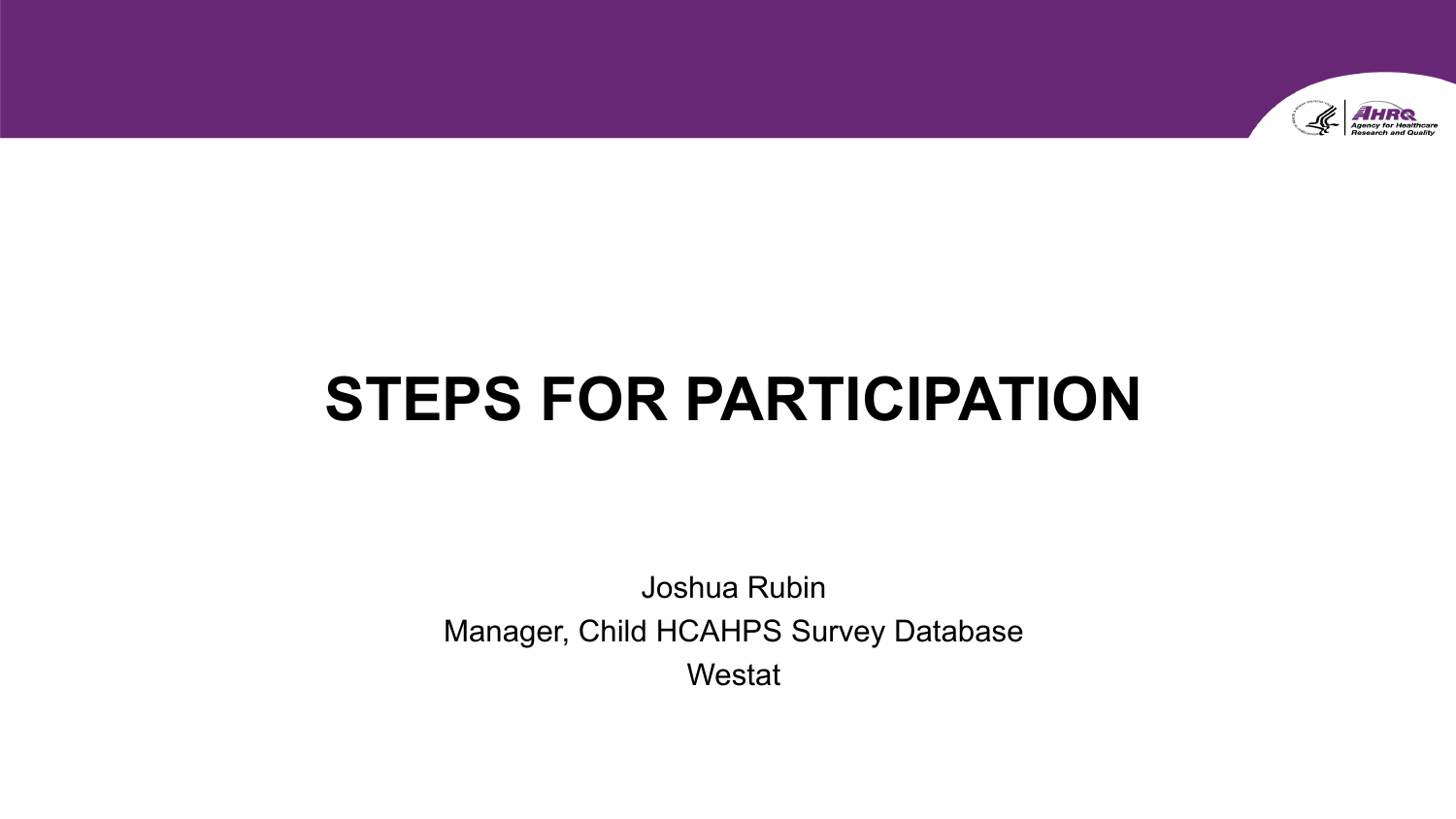# **Pilot Year Timeline**



- Child HCAHPS Survey users can submit their data to the CAHPS Database between May 2 – 20
- Survey data collected between January December 2021 will be accepted
- Reporting products anticipated for release in Fall 2022
- Participation is free and open to all Child HCAHPS Survey users on a voluntary basis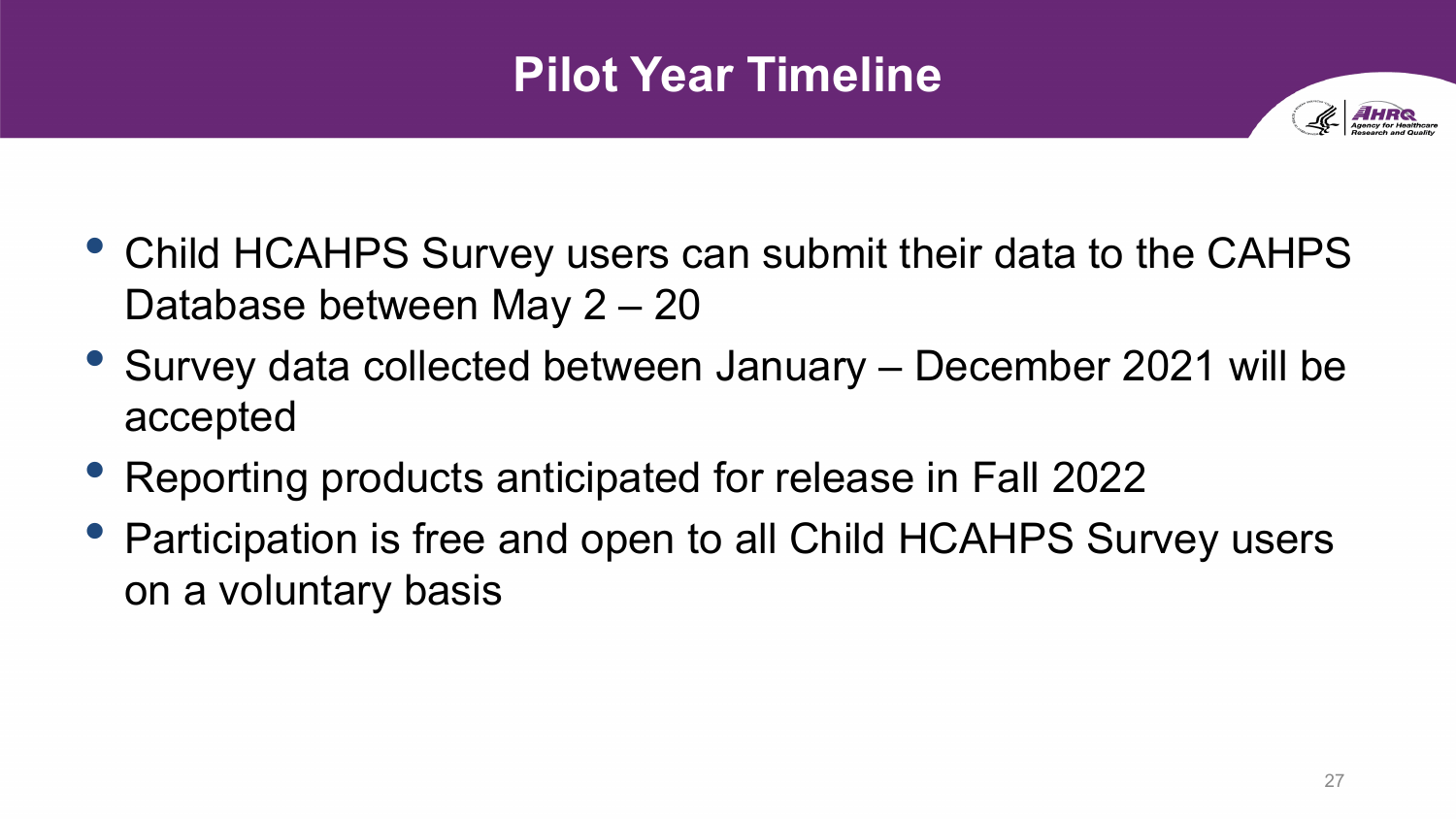### **CAHPS Child Hospital Data Submission Process**



• Hospitals interested in submitting data complete four easy steps:





Provide hospital information via the Online Submission System

**Sign DUA**  Sign and upload a Data Use Agreement

**Upload Questionnaire**  Submit a copy of the survey instrument used for data collection

**Submit Data**  Submit data files according to the required data specificiations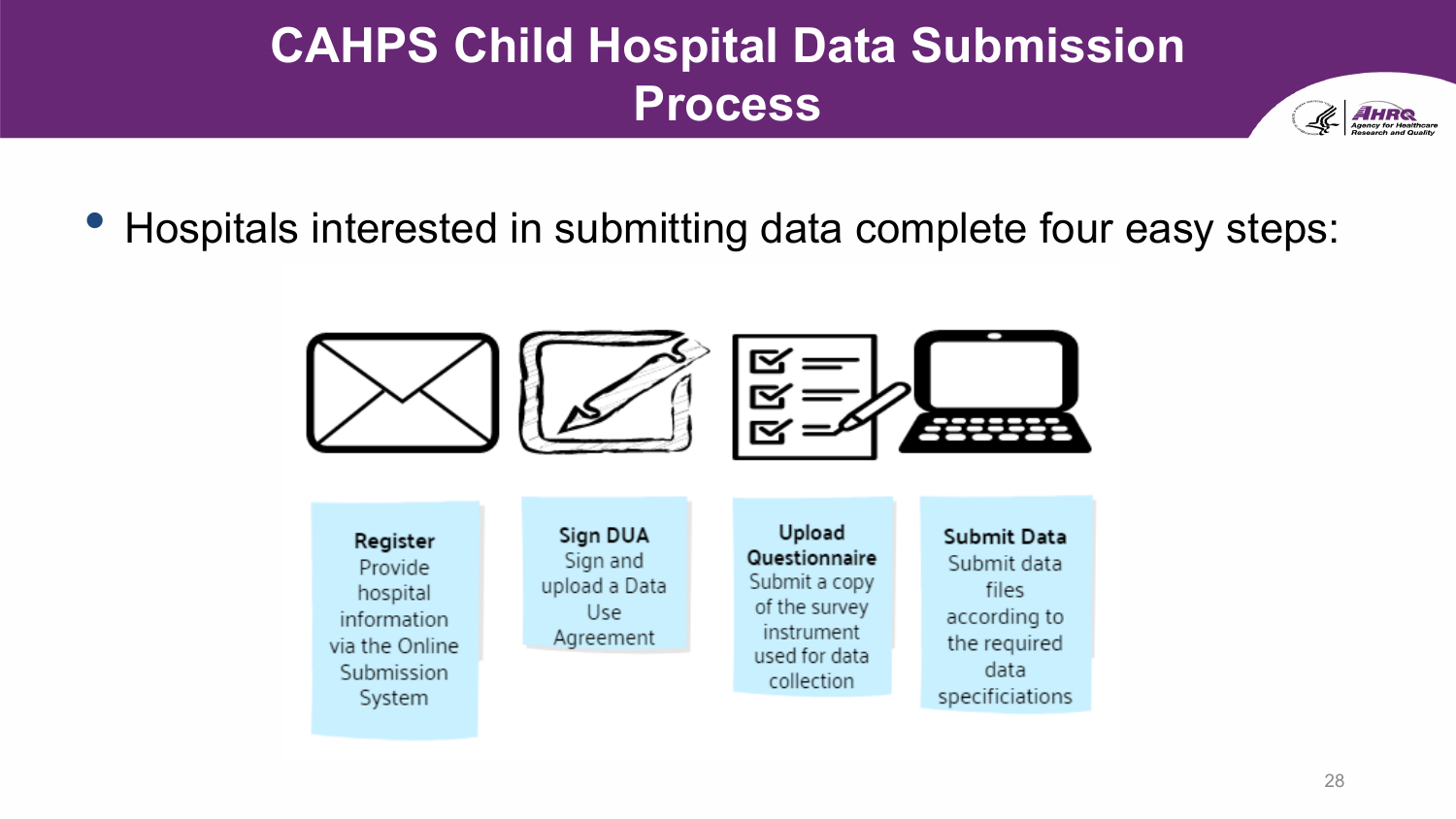### **CAHPS Child Hospital Survey Data Submission System**



The CAHPS Child Hospital Survey Data Submission System Login

#### **Welcome**

Welcome to the CAHPS Child Hospital Survey Data Submission System. The CAHPS Databases are repositories **for** data from the CAHPS Child Hospital Survey, CAHPS Health Plan Survey, and the CAHPS Home and Community Based Services Survey.

The 2022 CAHPS Child Hospital Survey Data Submission System is now closed

Participation in the CAHPS Child Hospital Survey Database is open to hospitals that administer the CAHPS Child Hospital Survey, provided the questionnaires are administered independently and the survey data are submitted according to CAHPS specifications.

Child HCAHPS Survey users, can submit their data to the CAHPS Database between May 2 and May 20, 2022. The CAHPS Database will accept all survey data collected January 2021 - December 2021. Participation is free and open to all Child HCAHPS Survey users on a voluntary basis.

The CAHPS Database supports the following questionnaire:

• CAHPS Child Hospital Questionnaire 1.0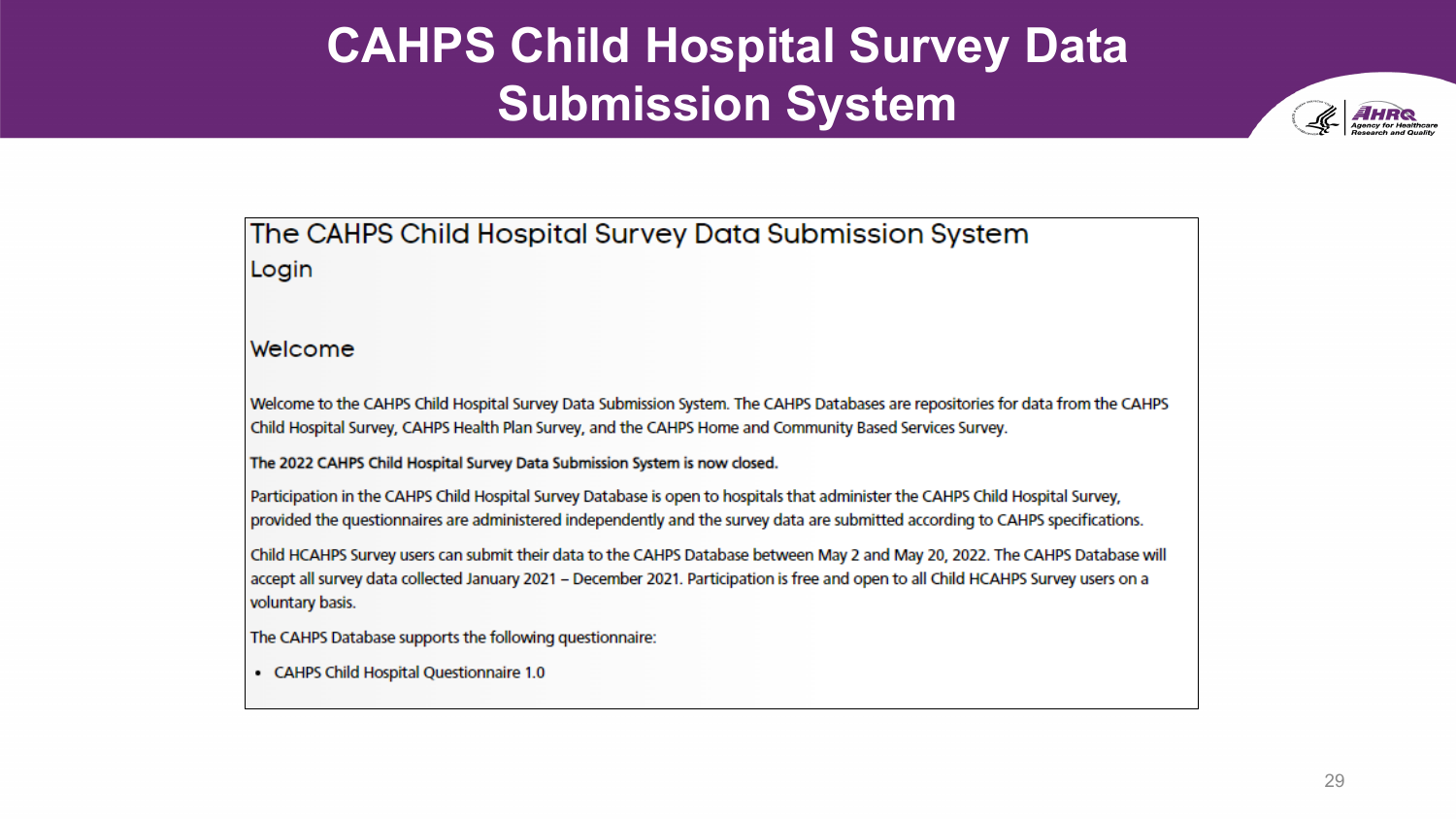# **CAHPS Child Hospital Data Submission Data Confidentiality**



• Participating hospitals can be assured that their data are kept confidential and no hospital names or other identifying information are ever made public.